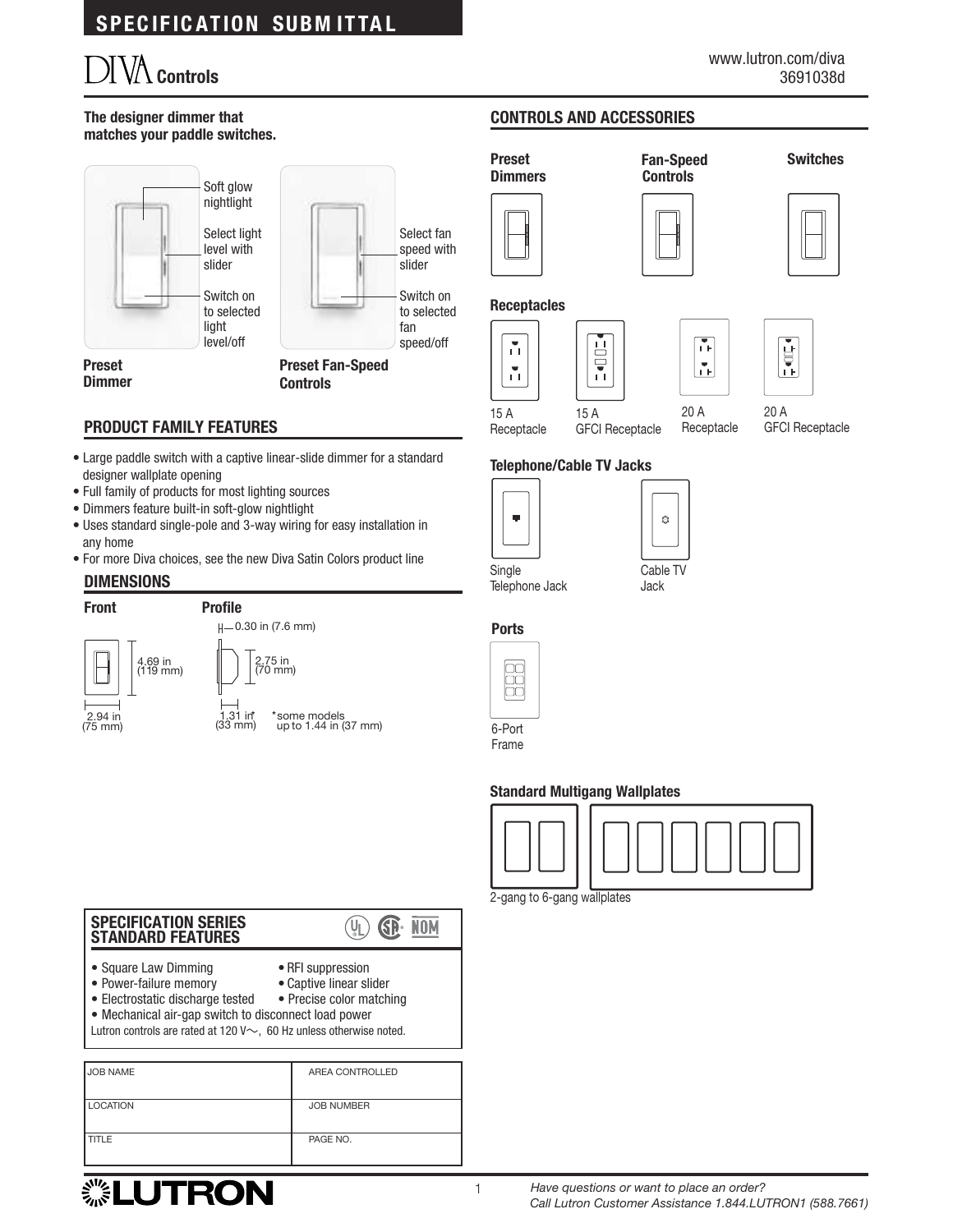|                | <b>Description</b>                                                                    | <b>Maximum</b><br>Capacity <sup>1,6</sup>                                                                                                                                                                                               | Model #                                             |
|----------------|---------------------------------------------------------------------------------------|-----------------------------------------------------------------------------------------------------------------------------------------------------------------------------------------------------------------------------------------|-----------------------------------------------------|
| <b>DIMMERS</b> |                                                                                       |                                                                                                                                                                                                                                         |                                                     |
|                | <b>Incandescent</b>                                                                   |                                                                                                                                                                                                                                         |                                                     |
|                | <b>Preset Dimmers with Nightlight</b><br>Single-pole<br>Single-pole<br>3-way<br>3-way | 600 W<br>1000 W<br>600 W<br>1000W<br>Note: The nightlight is visible best on the lighter colors. For                                                                                                                                    | DV-600P-<br>DV-10P-<br>DV-603P-<br>DV-103P-         |
|                | mechanical switches.<br><b>Electronic Low-Voltage</b>                                 | 3-way and 4-way switching, use with Claro switches or other                                                                                                                                                                             |                                                     |
|                | <b>Preset Dimmers with Nightlight</b><br>Single-pole<br>3-way                         | 300 W<br>300 W<br>Note: Requires neutral wire connection. The nightlight is visible<br>best on the lighter colors. For 3-way and 4-way switching, use                                                                                   | DVELV-300P-<br>DVELV-303P-                          |
|                | <b>Magnetic Low-Voltage</b>                                                           | with Claro switches or other mechanical switches.                                                                                                                                                                                       |                                                     |
|                | <b>Preset Dimmers with Nightlight</b><br>Single-pole<br>Single-pole<br>3-way<br>3-way | 600 VA (450 W) <sup>2</sup><br>1000 VA (800 W) <sup>2</sup><br>600 VA (450 W) <sup>2</sup><br>1000 VA (800 W) <sup>2</sup>                                                                                                              | DVLV-600P-<br>DVLV-10P-<br>DVLV-603P-<br>DVLV-103P- |
|                | mechanical switches.                                                                  | Note: The nightlight is visible best on the lighter colors. For<br>3-way and 4-way switching, use with Claro switches or other                                                                                                          |                                                     |
| $\Rightarrow$  |                                                                                       | <b>3-Wire LED/Fluorescent Ballast</b>                                                                                                                                                                                                   |                                                     |
|                | Single-pole/ 3-way<br>Single-pole/ 3-way, 277 $V \sim$<br>switches.                   | <b>Preset Dimmers with Nightlight 4</b><br>8 A<br>6 A<br>Note: Requires neutral wire connection. The nightlight is<br>visible best on the lighter colors. For 3-way and 4-way<br>switching, use with Claro switches or other mechanical | DVF-103P-<br>DVF-103P-277-                          |

| <b>Description</b>                                                               | <b>Maximum</b><br>Capacity <sup>1,6</sup> | Model #   |  |  |
|----------------------------------------------------------------------------------|-------------------------------------------|-----------|--|--|
| FAN-SPEED CONTROLS                                                               |                                           |           |  |  |
| <b>Quiet Controls</b>                                                            |                                           |           |  |  |
| For use with one ceiling paddle fan.<br>Preset Fan-Speed Controls <sup>3,4</sup> |                                           |           |  |  |
| Single-pole/3-way,<br>3-speed                                                    | 1.5A                                      | DVFSQ-F-  |  |  |
| Light Switch/Fan-Speed Control <sup>4</sup>                                      |                                           |           |  |  |
| Fan 3-speed with off<br>Single-pole switch:                                      | 1.5A                                      | DVFSQ-LF- |  |  |
| Inc./Hal.<br>CFL/LED                                                             | 2 A<br>1 A                                |           |  |  |
| Note: Does not have soft-glow nightlight.                                        |                                           |           |  |  |

#### **SWITCHES 4**

| <b>General Purpose Switching of all</b><br><b>Sources and Motor Loads</b>                                |                                 |  |  |  |
|----------------------------------------------------------------------------------------------------------|---------------------------------|--|--|--|
| Single-pole, 120/277 $V \sim 15$ A<br>3-way, 120/277 $V \sim$<br>15 A<br>4-way, 120/277 $V \sim$<br>15 A | CA-1PS-<br>CA-3PS-<br>$CA-4PS-$ |  |  |  |

#### **ACCESSORIES**

|                | <b>Receptacles</b>                                                                                                         |      |              |  |  |  |
|----------------|----------------------------------------------------------------------------------------------------------------------------|------|--------------|--|--|--|
|                | Receptacle <sup>4</sup>                                                                                                    |      |              |  |  |  |
| ñ.             | 125 V $\sim$                                                                                                               | 15 A | CAR-15-      |  |  |  |
| $\blacksquare$ | 125 V $\sim$                                                                                                               | 20 A | CAR-20-      |  |  |  |
|                | GFCI Receptacle <sup>4</sup>                                                                                               |      |              |  |  |  |
| ים<br>הי       | 125 V $\sim$                                                                                                               | 15 A | CAR-15-GFST- |  |  |  |
|                | 125 V $\sim$                                                                                                               | 20 A | CAR-20-GFST- |  |  |  |
|                | <b>Telephone and Cable Television Jacks</b>                                                                                |      |              |  |  |  |
|                | A physical barrier (partition) must exist when ganging with<br>line-voltage products<br>Single Telephone Jack <sup>5</sup> |      |              |  |  |  |
|                | 6-conductor, RJ11                                                                                                          |      | CA-PJ-       |  |  |  |
|                | Note: Also accepts most 4-conductor plugs.                                                                                 |      |              |  |  |  |
|                |                                                                                                                            |      |              |  |  |  |
|                | Cable TV Jack 4,5                                                                                                          |      |              |  |  |  |
| Ø.             | F-STYLE                                                                                                                    |      |              |  |  |  |
|                | 75 Ω. coaxial cable iack                                                                                                   |      | CA-CJ-       |  |  |  |

 $75 \Omega$ , coaxial cable jack CA-CJ-

1 For capacities in multigang installations see **Derating/Maximum Capacity** on pg. 4 2 Actual lamp wattages.

3 For 3-way and 4-way switching, use with Claro switches or other mechanical switches.

4 No derating required if ganged.

5 A physical barrier (partition) must exist when ganging with line-voltage products.

6 For minimum load requirements see **Minimum Load Requirements** on pg. 4

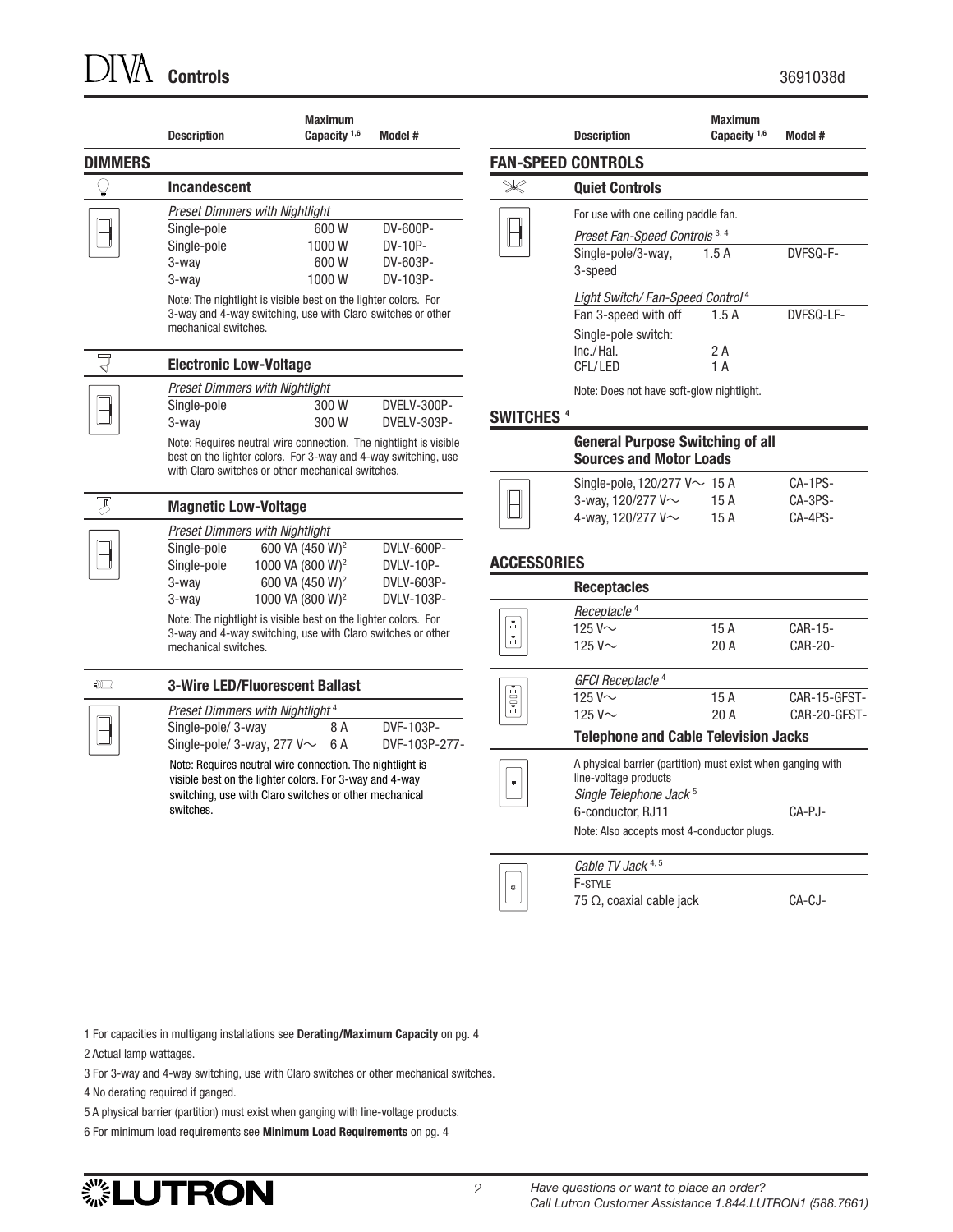|                         | <b>Description</b>                                                                                                            | Rating                                     | Model #        |  |  |  |
|-------------------------|-------------------------------------------------------------------------------------------------------------------------------|--------------------------------------------|----------------|--|--|--|
|                         | <b>ACCESSORIES</b>                                                                                                            |                                            |                |  |  |  |
|                         | <b>Field Customizable Multi-Port Frame</b>                                                                                    |                                            |                |  |  |  |
|                         | 6-Port Frame                                                                                                                  | Shipped with 6 blanks<br>Shown with blanks | $CA-6PF-$      |  |  |  |
|                         | Product above: For use with Lutron connectors shown below. Also compatible with Hubble<br>Xcelerator and snap-fit connectors. |                                            |                |  |  |  |
|                         | <b>Connectors</b>                                                                                                             |                                            |                |  |  |  |
|                         | For use with 6-port frame (CA-6PF-). Each connector fills one port.                                                           |                                            |                |  |  |  |
| Q                       | Phone Jack                                                                                                                    | 6-conductor, RJ11, Category 3              | CON-1P-C3-WH   |  |  |  |
| Q                       | Phone Jack                                                                                                                    | 8-conductor, RJ45, Category 5e             | CON-1P-C5E-WH  |  |  |  |
| $\overline{\mathbb{Q}}$ | Phone Jack                                                                                                                    | 8-conductor, RJ45, Category 6              | CON-1P-C6-WH   |  |  |  |
| 回                       | Fiber Jack                                                                                                                    | MT-RJ Feed-Through                         | CON-1F-MTRJ-WH |  |  |  |
| e,                      | Fiber Jack                                                                                                                    | <b>SC Simplex</b>                          | CON-1F-SC-WH   |  |  |  |
| åå                      | Fiber Jack                                                                                                                    | LC Non-Flush Mount                         | CON-1F-LC-WH   |  |  |  |
| $^{\circledR}$          | Fiber Jack                                                                                                                    | <b>ST Style</b>                            | CON-1F-ST-WH   |  |  |  |
| $\overline{\circ}$      | Cable Jack                                                                                                                    | F-Style, 75 $\Omega$ Coaxial cable         | CON-1C-WH      |  |  |  |
| ⊚                       | <b>BNC Jack</b>                                                                                                               | <b>BNC</b> connector                       | CON-1B-WH      |  |  |  |

Connectors available in white (WH) only. For information about additional colors contact Lutron Customer Service.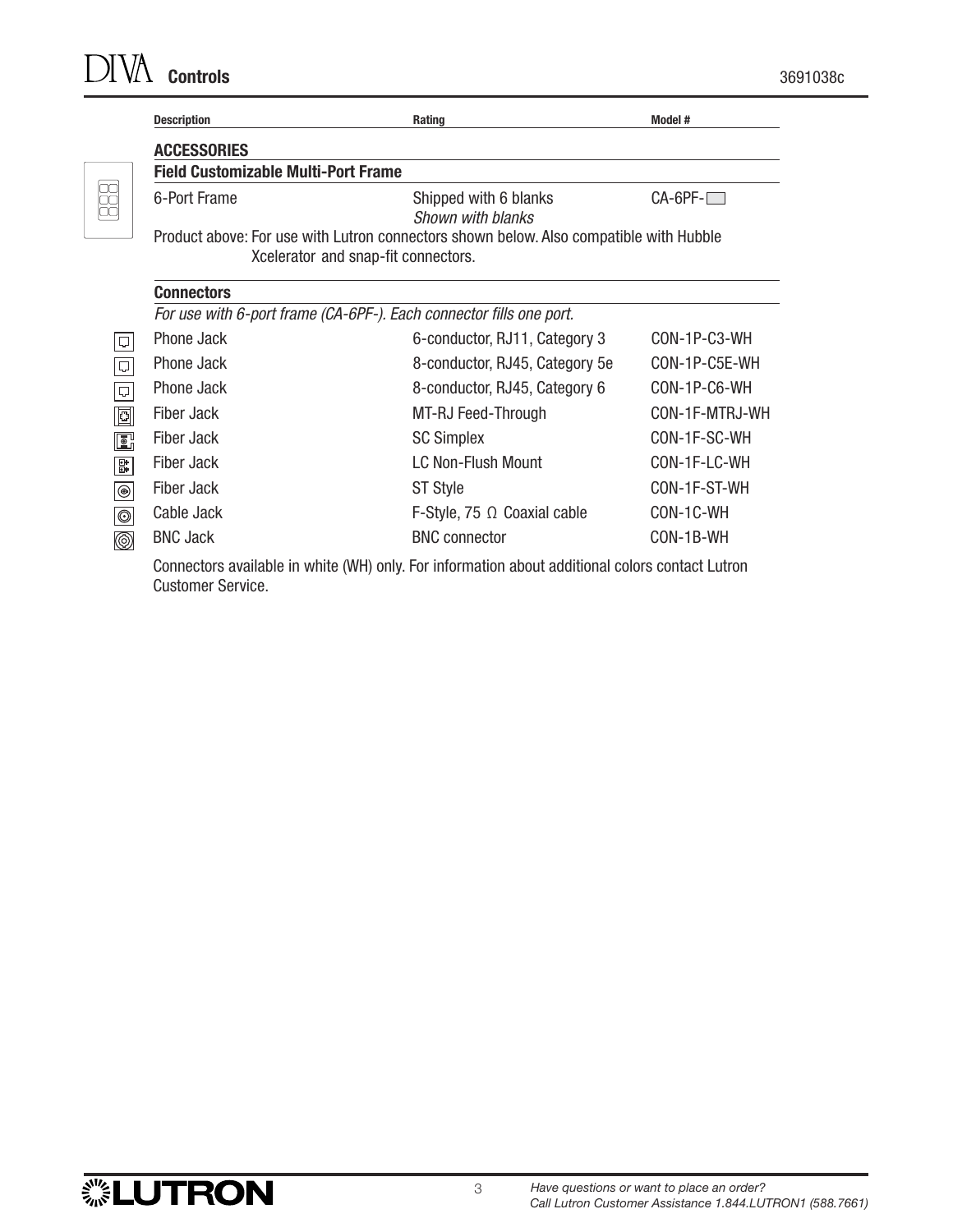|           | <b>STANDARD WALLPLATES</b>                                               |                    |                                           |                                            | <b>DERATING/M</b>              |
|-----------|--------------------------------------------------------------------------|--------------------|-------------------------------------------|--------------------------------------------|--------------------------------|
|           | 1-Gang                                                                   |                    |                                           |                                            |                                |
|           |                                                                          |                    | 2.94 in (75 mm) W x 4.69 in (119 mm) H x  |                                            |                                |
|           | 0.30 in (7.6 mm) D                                                       |                    |                                           | $CW-1-$                                    |                                |
|           | 2-Gang                                                                   |                    |                                           |                                            |                                |
|           |                                                                          |                    | 4.75 in (121 mm) W x 4.69 in (119 mm) H x |                                            | <b>Incandescent I</b>          |
|           | 0.30 in (7.6 mm) D                                                       |                    |                                           | $CW-2-$                                    |                                |
|           | 3-Gang                                                                   |                    |                                           |                                            |                                |
|           |                                                                          |                    | 6.56 in (167 mm) W x 4.69 in (119 mm) H x |                                            |                                |
|           | 0.30 in (7.6 mm) D                                                       |                    |                                           | $CW-3-$                                    | <b>Electronic Low</b>          |
|           | 4-Gang                                                                   |                    |                                           |                                            |                                |
|           |                                                                          | 0.30 in (7.6 mm) D | 8.37 in (213 mm) W x 4.69 in (119 mm) H x | $CW-4-$                                    | <b>Magnetic Low-</b>           |
|           |                                                                          |                    |                                           |                                            |                                |
|           |                                                                          | 5-Gang             |                                           |                                            |                                |
|           |                                                                          |                    |                                           | 10.18 in (259 mm) W x 4.69 in (119 mm) H x |                                |
|           |                                                                          | 0.30 in (7.6 mm) D |                                           | $CW-5-$                                    |                                |
|           |                                                                          | 6-Gang             |                                           |                                            |                                |
|           |                                                                          |                    |                                           | 12.00 in (305 mm) W x 4.69in (119 mm) H x  | <b>Fluorescent</b>             |
|           |                                                                          | 0.30 in (7.6 mm) D |                                           | $CW-6-$                                    | Hi-lume/Eco-10<br>(ECO-Series) |
|           | <b>STANDARD COLORS/FINISHES</b>                                          |                    |                                           |                                            | <b>Fan-Speed Cor</b>           |
|           | <b>Gloss Finishes</b>                                                    |                    |                                           |                                            |                                |
|           | Add color/finish suffix to model number to order.<br>Example: DV-600P-SW |                    |                                           |                                            |                                |
| <b>SW</b> | Snow                                                                     | ΜN                 | Midnight                                  |                                            | 1 Actual lamp watta            |
| <b>TP</b> | Taupe                                                                    | BI                 | <b>Biscuit</b>                            |                                            |                                |
| <b>ES</b> | Eggshell                                                                 | PD.                | Palladiom                                 |                                            |                                |
| <b>HT</b> | Hot                                                                      | MR                 | Merlot                                    |                                            | <b>MINIMUM LO</b>              |
| PL        | Plum                                                                     | SI                 | Sienna                                    |                                            | Incandescent/                  |
| <b>TC</b> | Terracotta                                                               | BG                 | <b>Bluestone</b>                          |                                            |                                |
| GB        | Green Briar                                                              | GS                 | Goldstone                                 |                                            |                                |
| ΜS        | <b>Mocha Stone</b>                                                       | <b>ST</b>          | Stone                                     |                                            |                                |

**Description Model #**

| <b>MS</b>                                              | Mocha Stone  | ST  | Stone     |  |  |  |  |
|--------------------------------------------------------|--------------|-----|-----------|--|--|--|--|
| DS                                                     | Desert Stone | I S | Limestone |  |  |  |  |
|                                                        |              |     |           |  |  |  |  |
| For the latest color offerings please see our website: |              |     |           |  |  |  |  |
| http://www.lutron.com/ootinooloro                      |              |     |           |  |  |  |  |

http://www.lutron.com/satincolors

### **DERATING/MAXIMUM CAPACITY**

|                                 | No side<br>sections                      | One side<br>section   | Two side<br>sections  |
|---------------------------------|------------------------------------------|-----------------------|-----------------------|
|                                 | removed                                  | removed               | removed               |
|                                 | (Full Capacity)                          | (End Units)           | (Middle Unit)         |
| <b>Incandescent Dimmers</b>     |                                          |                       |                       |
|                                 | 600W<br>1000 W                           | 500 W<br>800W         | 400 W<br>650 W        |
|                                 |                                          |                       |                       |
| <b>Electronic Low-Voltage</b>   |                                          |                       |                       |
|                                 | 300 W                                    | 250 W                 | 200 W                 |
| <b>Magnetic Low-Voltage</b>     |                                          |                       |                       |
|                                 | 600 VA                                   | 500 VA                | 400 VA                |
|                                 | (450 W <sup>1</sup> )                    | (375 W <sup>1</sup> ) | (300 W <sup>1</sup> ) |
|                                 | 1000 VA                                  | 800 VA                | 650 VA                |
|                                 | (800 W <sup>1</sup> )                    | (650 W <sup>1</sup> ) | (500 W <sup>1</sup> ) |
| <b>Fluorescent</b>              |                                          |                       |                       |
| Hi-lume/Eco-10 20 ballasts/ 8 A |                                          | No derating required  |                       |
| (ECO-Series)                    |                                          |                       |                       |
| <b>Fan-Speed Controls</b>       |                                          |                       |                       |
|                                 | 1.5A                                     | No derating required  |                       |
|                                 |                                          |                       |                       |
| 1 Actual lamp wattage.          |                                          |                       |                       |
|                                 | <b>MINIMUM LOAD REQUIREMENTS</b>         |                       |                       |
|                                 | <b>Incandescent/Magnetic Low-Voltage</b> |                       |                       |
|                                 | 40 W                                     |                       |                       |
| <b>Electronic Low-Voltage</b>   |                                          |                       |                       |
|                                 | 5 W                                      |                       |                       |
| <b>Fluorescent</b>              |                                          |                       |                       |
| Hi-lume/Eco-10<br>(ECO-Series)  | 1 ballast                                |                       |                       |
| <b>Fan-Speed Controls</b>       |                                          |                       |                       |
|                                 | .33 A<br>(40 W)                          |                       |                       |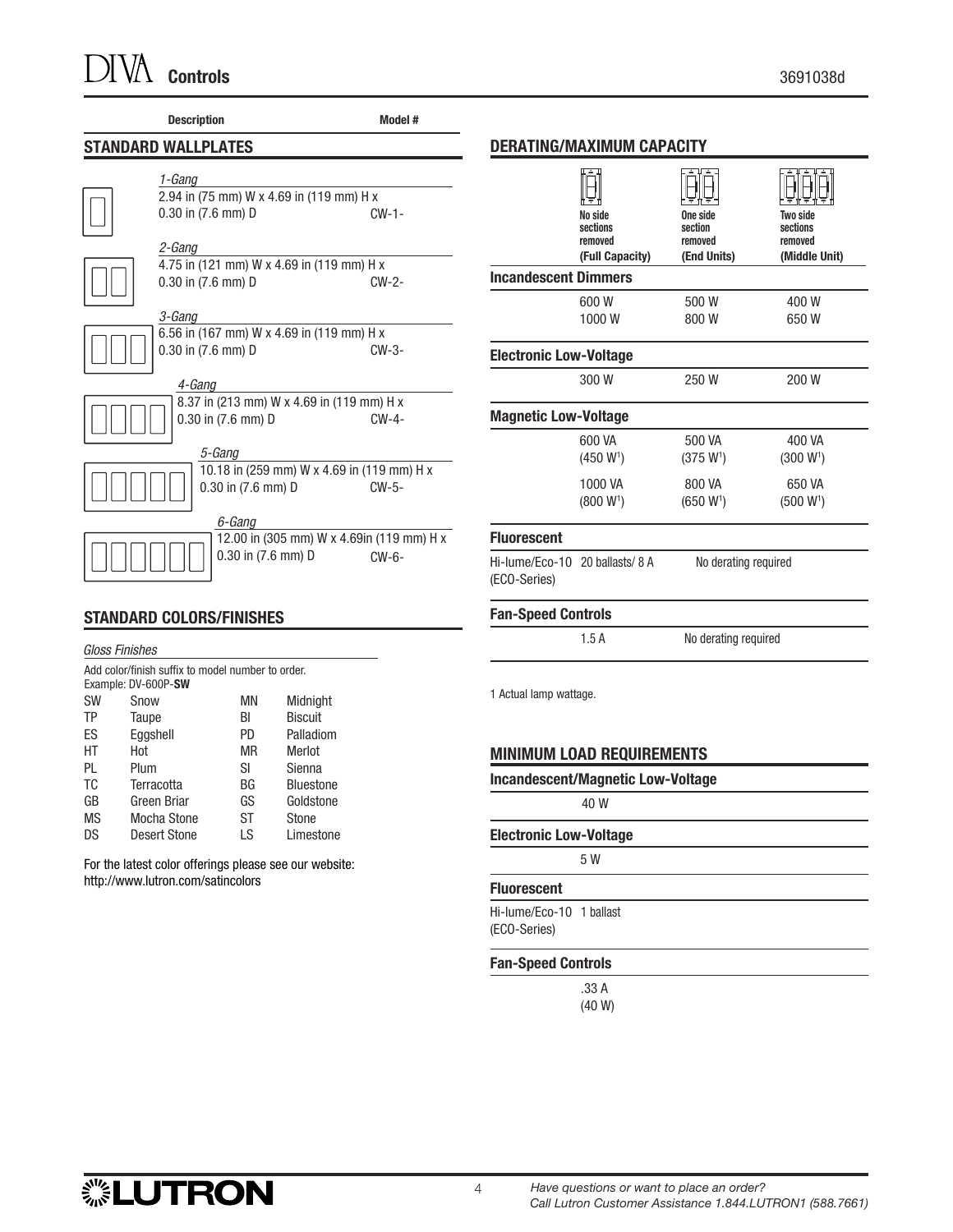



Note: 3-way switch must be wired on the line side of the dimmer.



**Wiring Diagram 3**

**Black** 

**Neutral** 

120  $V \sim$ 60 Hz

Hot



Lighting Load or Fan

DVELV-300P-





Green White

Fan-Speed Control Line/

Dimmer/Switch/

Red or Yellow m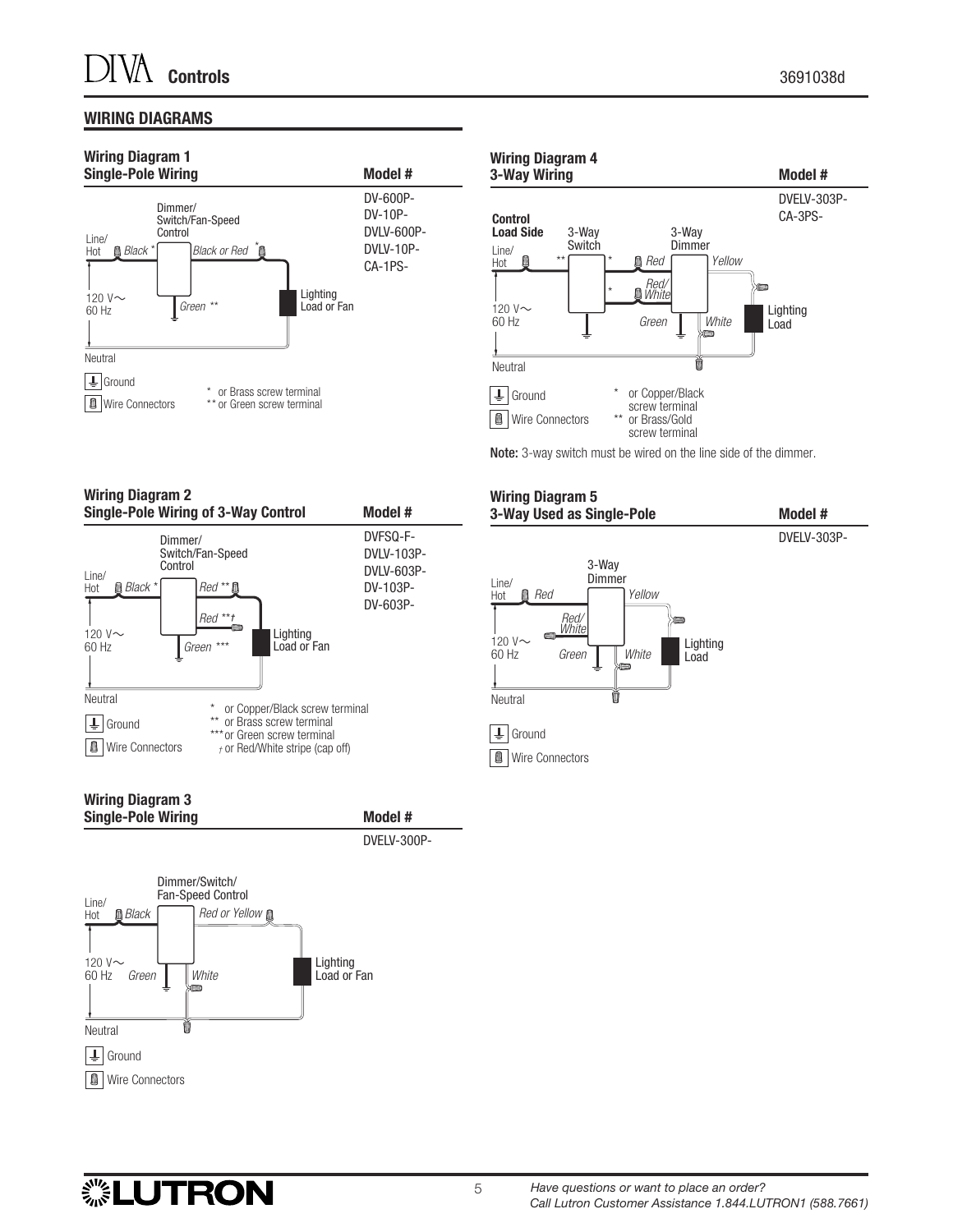## **Wiring Diagram 6**



#### **Wiring Diagram 7 4-Way Wiring Model #**

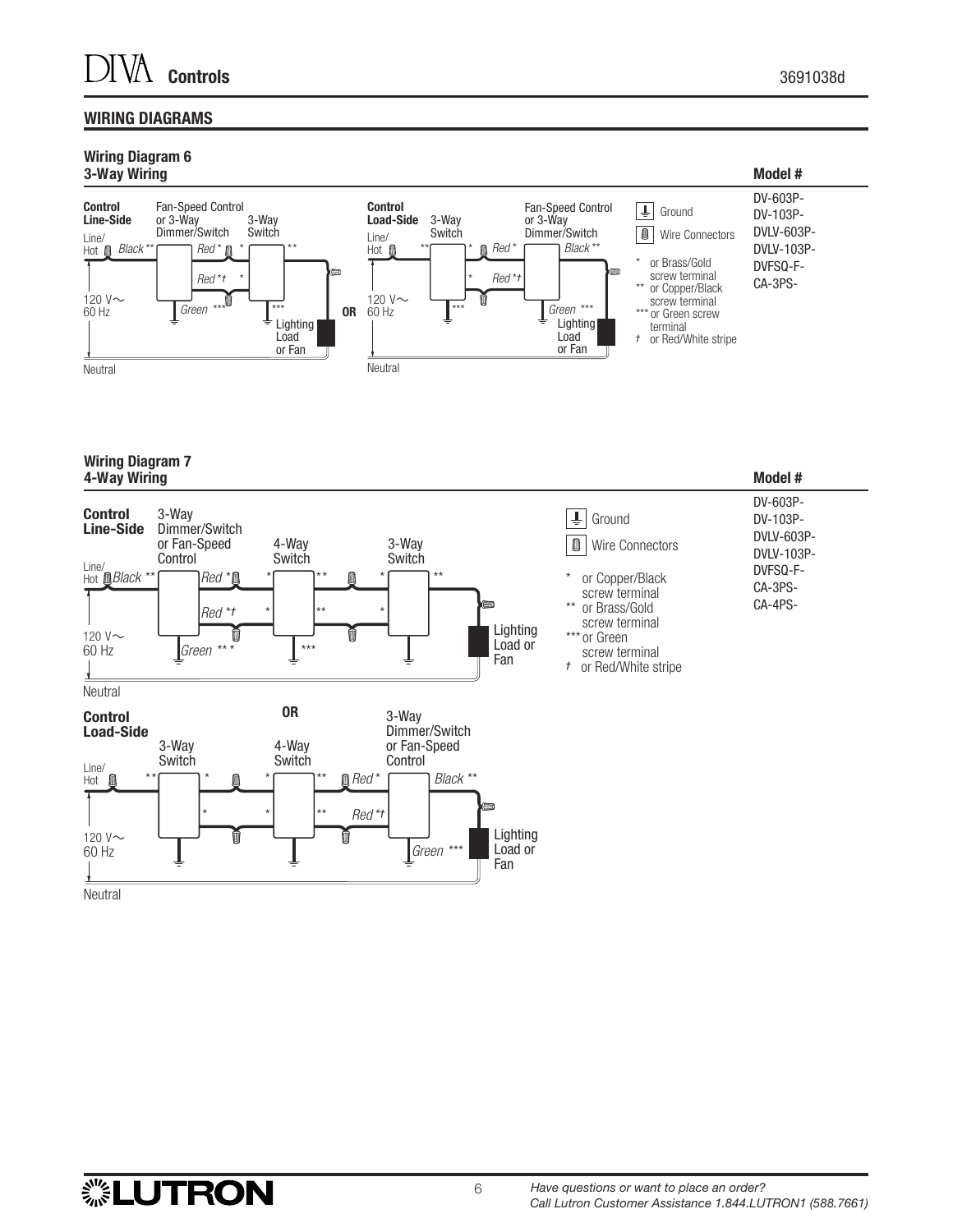#### **Wiring Diagram 8**



**3-Way Wiring Model # Control Load-Side**  Dimmer 3-Way Switch\* Black Red Line/ Hot  $tt$   $\uparrow$   $\uparrow$  **a** Blue



F Typical 4-Wire Connection

\* 3-Way switch must be wired on line side of dimmer

\*\* must use lamp disconnect sockets with magnetic dimming ballasts

\*\*\* or Yellow/Blue or Yellow/Green when used with magnetic dimming ballasts  $t$  or Copper/Black screw terminal

or Copper/Black screw terminal

† † or Brass/Gold screw terminal

DVF-103P-DVF-103P-277- CA-3PS-